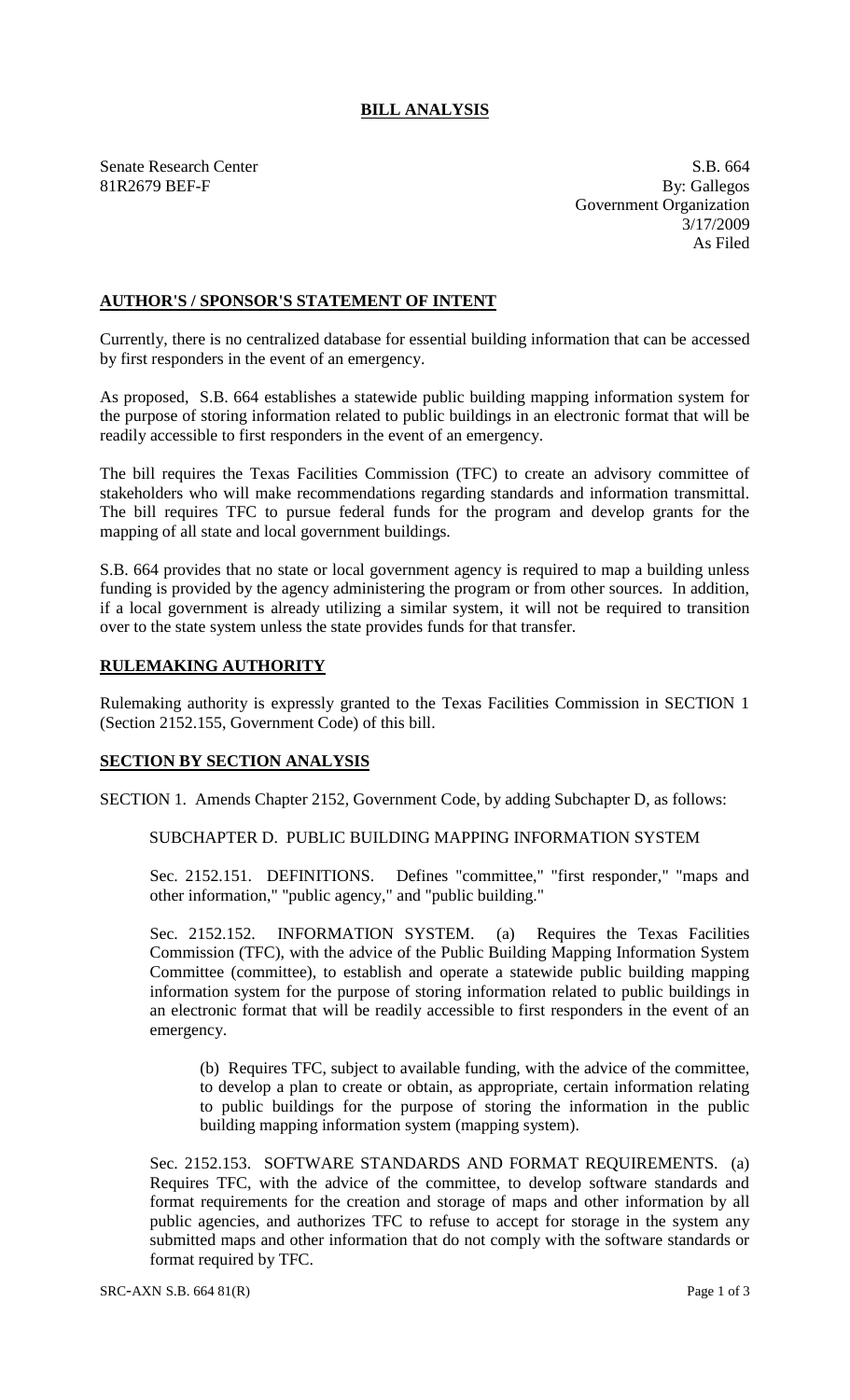(b) Authorizes a local government, if, before the establishment of the public building mapping information system under this subchapter, a local government establishes an independent building mapping system or creates or stores maps and other information using software standards and format requirements other than those established under Subsection (a), to continue to use its independent building mapping system and unique software standards and format until TFC provides funding necessary to modify the local government's information system to achieve compatibility with the standards and format requirements established by TFC under Subsection (a).

Sec. 2152.154. SUBMISSION OF INFORMATION. (a) Requires each public agency that creates or stores maps and other information to submit the maps and other information to TFC for storage in the mapping system. Provides that a public agency is not required to create or store maps and other information related to buildings owned or occupied by the agency unless funding for all of the public agency's costs related to that purpose is provided by TFC or another entity.

(b) Authorizes a private entity that creates or stores maps and other information to voluntarily provide the maps and other information to TFC for storage in the mapping system.

Sec. 2152.155. COMMITTEE. (a) Provides that the committee is an advisory entity administered by TFC.

(b) Authorizes TFC to adopt rules necessary for the operation of the committee.

(c) Provides that the committee is composed of one representative of each of certain entities, appointed by the administrative head of the entity.

(d) Requires the committee to develop recommendations for TFC with respect to the information required to be included in the mapping system; the software standards and required format for maps and other information to be included in the mapping system; a plan for the creation and storage of maps and other information that, based on the availability of funding, specifies the order in which the information is required to be created and stored; the manner in which information in the mapping system is required to be accessed, including detailed procedures and security systems that will ensure information is made available only to appropriate persons at appropriate times; and guidelines for training related to the use of the mapping system.

Sec. 2152.156. AVAILABILITY OF INFORMATION. Requires TFC, with the advice of the committee, to develop procedures for the release of information in the mapping system to first responders in the event of an emergency.

Sec. 2152.157. ACCESS TO INFORMATION. Provides that this subchapter does not apply to the extent that it interferes with the ability of a public agency to control and maintain access to information in an information system other than the mapping system.

Sec. 2152.158. FUNDING. Requires TFC to apply for federal funding available for purposes related to this subchapter. Requires TFC, if TFC obtains a federal grant for public building mapping, to use the grant to establish and maintain the mapping system under this subchapter, and administer grants to other public agencies in accordance with federal and state guidelines to assist with the creation and storage of maps and other information according to the plan developed by TFC with the advice of the committee.

Sec. 2152.159. EXCEPTION FROM PUBLIC INFORMATION LAW. Provides that information received and maintained by TFC under this subchapter is excepted from required disclosure under the public information law, Chapter 552 (Public Information).